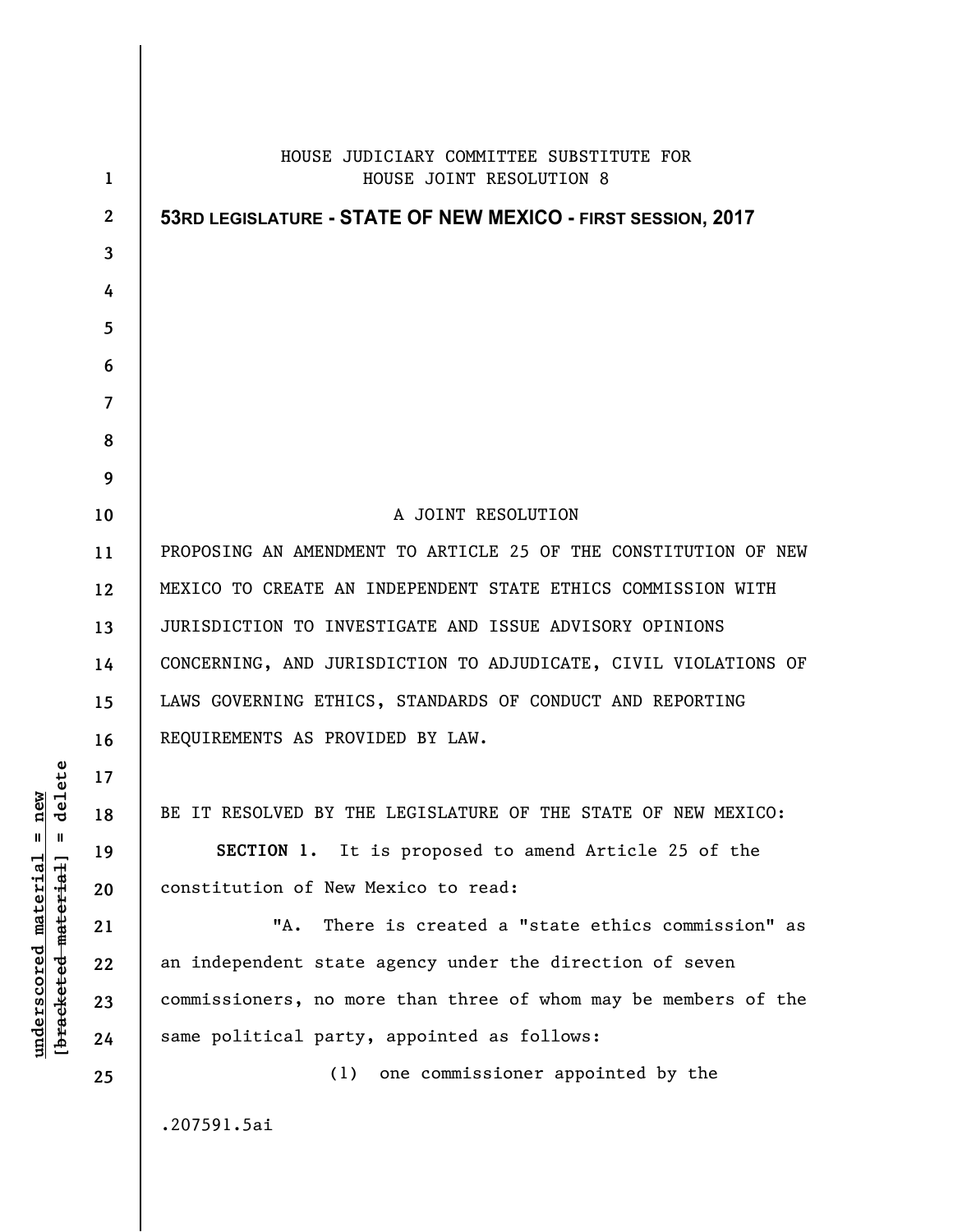HJC/HJR 8

**1 2 3 4 5 6 7 8 9 10 11 12 13 14 15 16 17 18 19 20 21 22 23 24 25**  governor; and (2) as certified by the chief clerks of the respective chambers: (a) one commissioner appointed by the president pro tempore of the senate; (b) one commissioner appointed by the minority floor leader of the senate; (c) one commissioner appointed by the speaker of the house of representatives; (d) one commissioner appointed by the minority floor leader of the house of representatives; and (e) two commissioners appointed by the four legislatively appointed commissioners, neither of whom shall be members of the same political party. B. A commissioner shall be a qualified elector of the state and have other qualifications as provided by law. C. Commissioners shall be appointed for staggered terms of four years beginning July 1, 2019 as provided by law. The commission shall select one of its commissioners to serve as chair of the commission. D. A person shall not serve as a commissioner for more than two consecutive terms. A vacancy on the state ethics commission shall be filled by appointment by the original appointing authority for the remainder of the unexpired term. E. No action shall be taken by the state ethics .207591.5ai

 $b$ racketed material] = delete **[bracketed material] = delete**  $underscored material = new$ **underscored material = new**

 $- 2 -$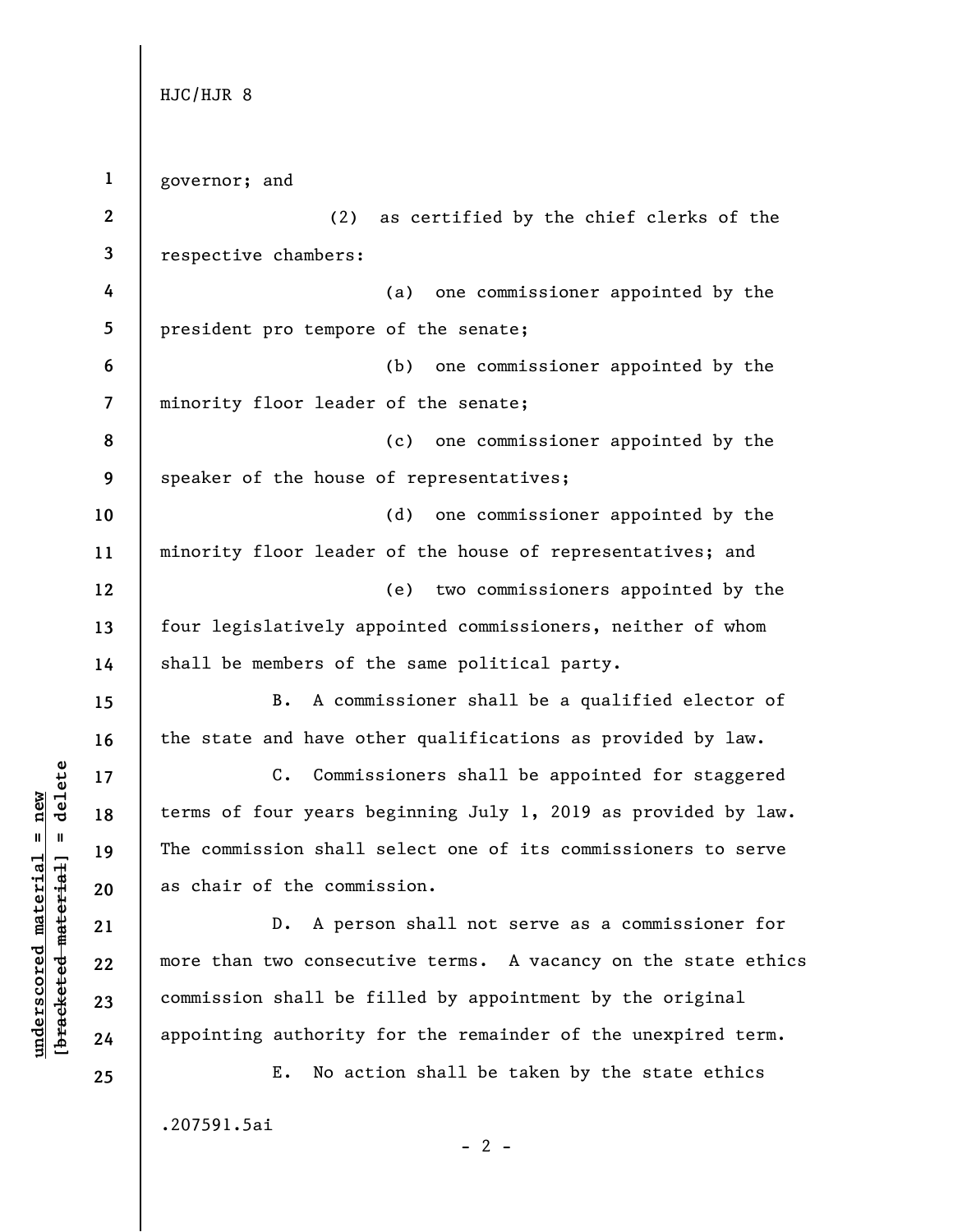**1 2 3 4**  duties. **5 6 7 8 9 10 11 12 13 14 15 16**   $b$ racketed material] = delete **[bracketed material] = delete 17**   $underscored material = new$ **underscored material = new 18 19 20 21 22 23 24 25** 

commission unless at least five commissioners concur.

F. The state ethics commission shall receive an annual appropriation sufficient to enable it to perform its

G. The state ethics commission:

(1) may initiate, and shall receive and investigate, and may adjudicate complaints alleging violations of standards of ethical conduct and other standards of conduct and reporting requirements as provided by law for state officers or employees of the executive or legislative branches of government, candidates or other participants in elections, lobbyists or government contractors or seekers of government contracts and other such jurisdiction as provided by law;

(2) may dismiss complaints regarded as frivolous or outside of the jurisdiction of the commission. The commission shall make public complaints that have been dismissed without a hearing and the reason for the dismissal;

(3) shall:

(a) upon the presentation of clear and convincing evidence to the commission in a public hearing, impose such penalties and sanctions as provided by law; and (b) refer to the appropriate prosecutorial authority complaints alleging conduct that may be criminal violations of the law;

(4) may issue advisory opinions;

.207591.5ai

 $-3 -$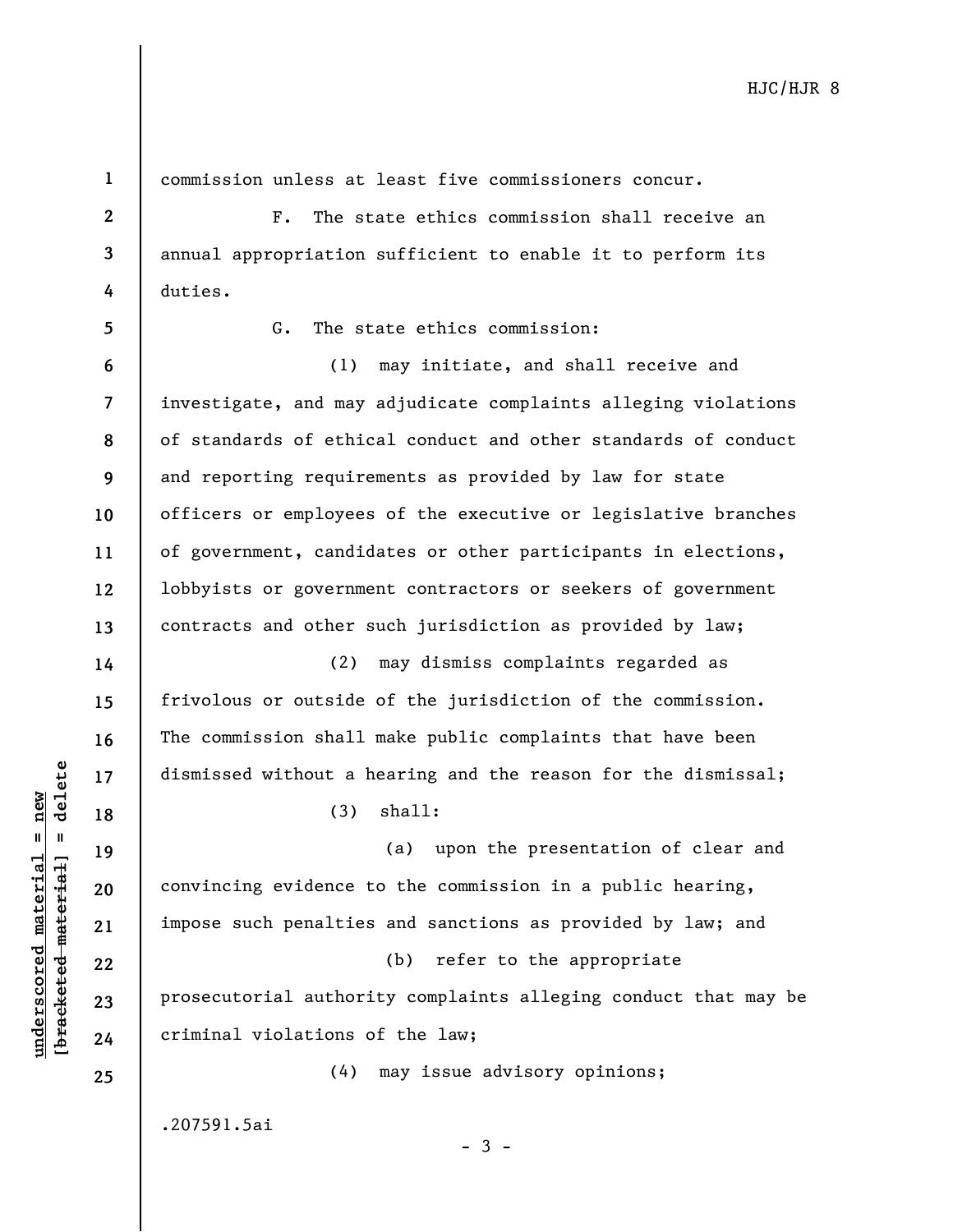HJC/HJR 8

**1 2 3 4 5 6 7 8 9 10 11 12 13 14 15 16 17 18 19 20 21 22 23 24 25**  (5) may issue subpoenas requiring the attendance of witnesses or the production of books, records, documents or other evidence relevant to an investigation; and (6) may have such other powers and duties and administer or enforce such other acts as provided by law. H. The state ethics commission shall have jurisdiction over civil violations of law that are within its jurisdiction as provided by law. I. The state ethics commission shall only accept verified complaints. The commission shall maintain as confidential the complaint and the response to the complaint until such time as the response to the complaint is filed or the date the response to the complaint is due to be filed, whichever is earlier. J. Adjudication or investigation by the commission shall not bar investigation or adjudication by the legislature pursuant to Article 4, Section 11 or 35 of the constitution of New Mexico. The commission may recommend a matter to the legislature for consideration for impeachment proceedings. K. The provisions of this amendment take effect on July 1, 2019." **SECTION 2.** The amendment proposed by this resolution shall be submitted to the people for their approval or rejection at the next general election or at any special election prior to that date that may be called for that

- 4 -

.207591.5ai

 $b$ racketed material] = delete **[bracketed material] = delete**  $underscored material = new$ **underscored material = new**